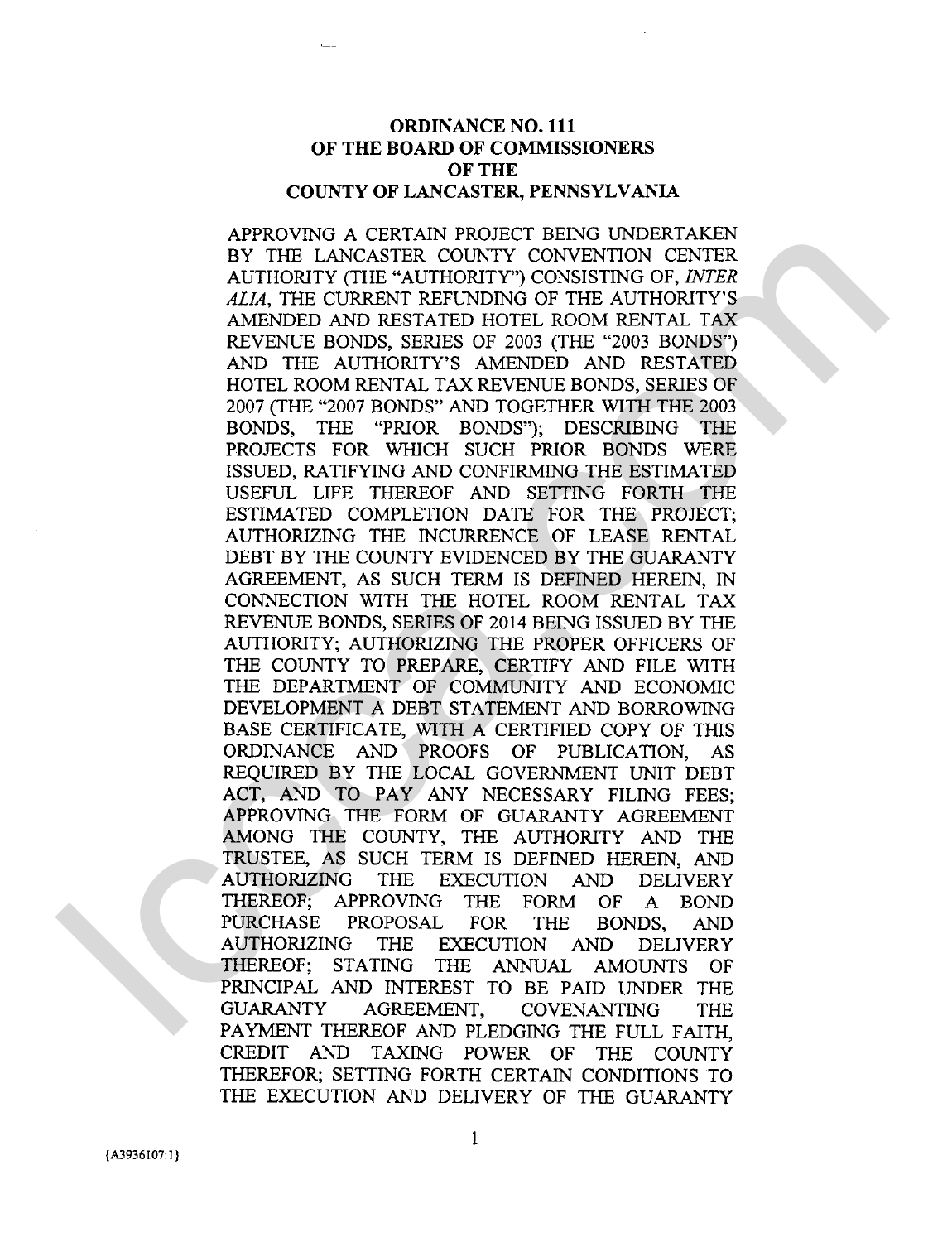AGREEMENT, INCLUDING THE EXECUTION AND DELIVERY BY THE AUTHORITY OF A REIMBURSEMENT AGREEMENT WITH THE COUNTY; AUTHORIZING AND DIRECTING THE PREPARATION OF A SELF-LIQUIDATING DEBT REPORT AND THE FILING THEREOF AND THE PREPARATION AND FILING OF ANY OTHER PREPARATION AND FILING OF ANY STATEMENTS AND REPORTS REQUIRED TO QUALIFY THE LEASE RENTAL DEBT INCURRED HEREBY OR ANY PORTION THEREOF FOR EXCLUSION FROM THE APPROPRIATE DEBT LIMIT OF THE COUNTY AS SELF-<br>LIOUIDATING: RATIFYING PRIOR ACTION: LIQUIDATING; RATIFYING PRIOR ACTION; AUTHORIZING THE PROPER OFFICERS OF THE COUNTY TO TAKE OTHER APPROPRIATE ACTION; REPEALING ALL ORDINANCES AND RESOLUTIONS INCONSISTENT HEREWITH; AND STATING THE EFFECTIVE DATE.

**WHEREAS,** the Lancaster County Convention Center Authority (the "Authority") is a body corporate and politic existing under the Third Class County Convention Center Authority Act, Act of Nov. 3, 1999, P.L. 461, as amended and supplemented, 16 P.S. 52399.1 *et* seq. (the "Authorities Act"); and

**WHEREAS,** the County of Lancaster (the "County") is a third class county and a duly organized and validly existing political subdivision of the Commonwealth of Pennsylvania (the "Commonwealth"), and is a "local government unit" under the provisions of the Pennsylvania Local Government Unit Debt Act, 53 Pa.C.S. \$8001 **er** seq., as amended (the "Debt Act")

**WHEREAS,** the Authority has undertaken to finance a project (the "Project") consisting of, among other things, all or any of the following: (i) the current refunding of the Authority's Amended and Restated Hotel Room Rental Tax Revenue Bonds, Series of 2003 (the "2003 Bonds"); (ii) the current refunding of the Authority's Amended and Restated Hotel Room Rental Tax Revenue Bonds, Series of 2007 (the "2007 Bonds" and together with the 2003 Bonds, the "Prior Bonds"); and (iii) payment of the costs and expenses associated with the issuance of the hereinafter defined Bonds; and SURTERIMENTS AND REPORTS RECOURSED HIKELEY O CALUEY<br>THE LEAST RENTAL DEBT INCURRED HIKEBY OR ANY<br>
THE LEAST RENTAL DEBT INCURRED HIKEBY OR ANY<br>
THE LEAST RENTAL DEBT INCURRED HIKEBY OR ANY<br>
APROPERATE DET LIMIT OF THE COU

**WHEREAS,** the Prior Bonds were originally issued by the Authority to finance, among other things, the funding of the design, acquisition, construction, furnishing and equipping of a multi-purpose convention center facility and related and ancillary facilities containing approximately 200,000 square feet (the "Facilities"); and

**WHEREAS,** the Authority has determined to issue its Hotel Room Rental Tax Revenue Bonds, Series of 2014 in the aggregate principal amount of \$63,590,000 (the "Bonds"), the proceeds of which will be applied to the costs of the Project and which will benefit the County; and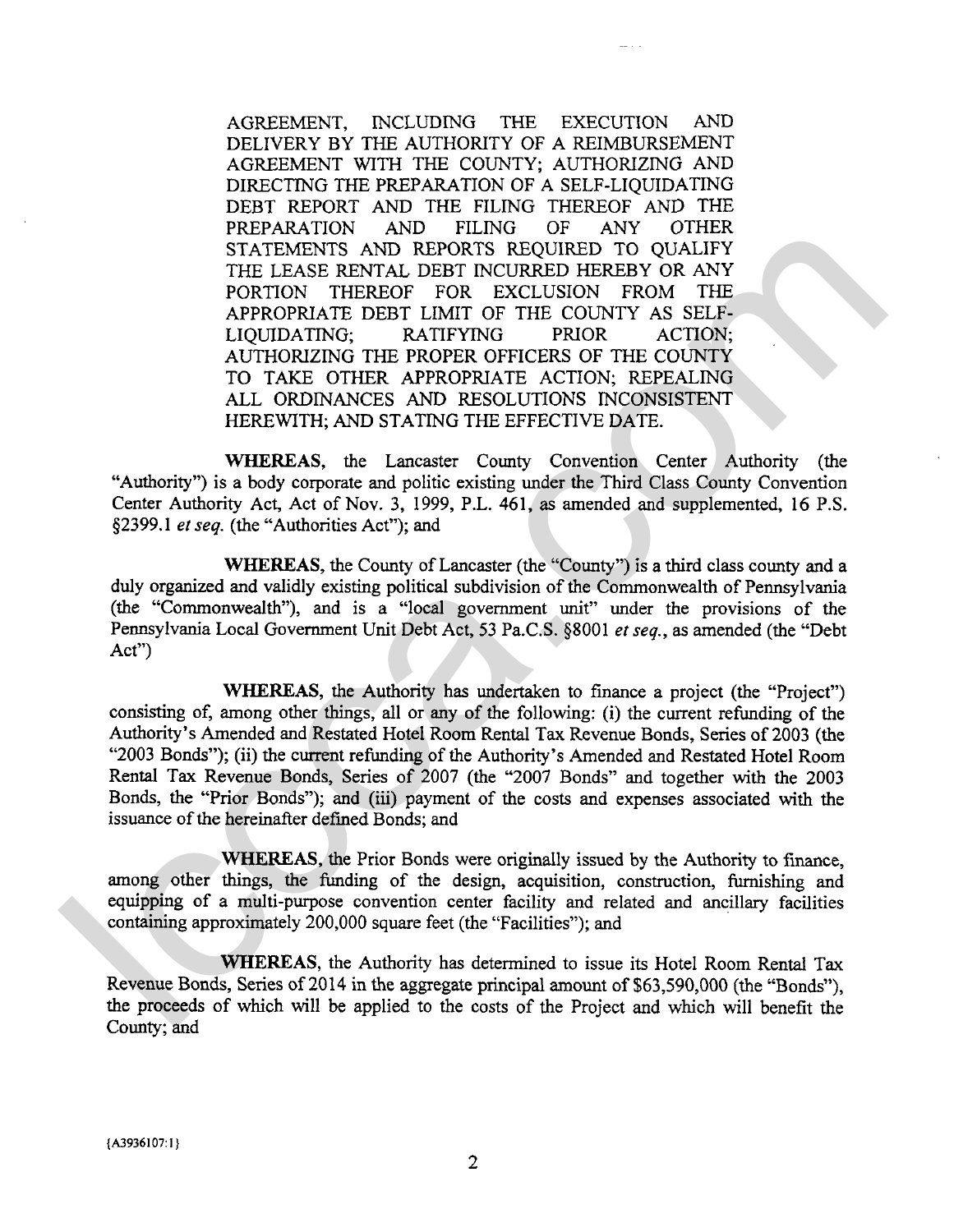**WHEREAS,** the Bonds will be issued under and secured by a Trust Indenture (the "Indenture"), from the Authority to Manufacturers and Traders Trust Company (the "Trustee"); and

WHEREAS, in order to further evidence the Authority's obligation to maintain certain of the reserve funds established under the Indenture (as more fully described in the Indenture), the Authority will issue and deliver to the Trustee its Guaranteed Debt Service Reserve Fund Replenishment Note in the aggregate principal amount of \$4,111,129.58 (the "Note"); and

**WHEREAS,** the Bonds will be purchased initially by Wells Fargo Municipal Capital Strategies, LLC, a wholly-owned subsidiary of Wells Fargo Bank, N.A.; Wells Fargo Bank N.A., or any other wholly owned subsidiary of Wells Fargo Bank, N.A. (collectively, the "Bank"), pursuant to the terms and conditions of the Lancaster County Convention Center Authority Summary of Terms And Conditions dated May 21, 2014 (the "Bond Purchase Proposal") as executed by the Authority and the County; and

**WHEREAS,** the Board of Commissioners (the "Governing Body") of the County **has** determined, among other things, that the undertaking of the Project is in the best interests of the County and its residents; and

**WHEREAS,** the County, as an inducement to the Authority to undertake the Project and to authorize and issue its Bonds and Note, and as an inducement to the initial and all future owners of the Bonds to purchase the Bonds and to thereby achieve interest costs and other savings with respect to the Project, will enter into a guaranty agreement (the "Guaranty Agreement") with respect to the Bonds and the Note, in the maximum aggregate principal amount of \$63,590,000, providing for the unconditional guarantee by the County of the timely payment of the principal of, and interest on, the Bonds and the pledge by the County of its full faith, credit and taxing power to discharge all of its obligations under the Guaranty Agreement, as permitted by and in accordance with the terms and conditions of the Debt Act; and between the result Repair and Satisfactorium and controls. The mean of the case that the sector That Repeat is the Trustee in Guaranteed Deck Section Repeat of the Protector That Repeat is the Branch with the purchase of

**WHEREAS,** the Authority will enter into a reimbursement agreement with the County (the "Reimbursement Agreement") defining certain obligations of the Authority in order to induce the County to enter into the Guaranty Agreement; and

**WHEREAS,** the Authority will cause to be prepared and submitted to the County a report (the "Self-Liquidating Debt Report") in accordance with Section 8026(a) of the Debt Act to qualify all of the debt of the County incurred pursuant to the Guaranty Agreement as selfliquidating debt under the Debt Act and to exclude such debt from the debt limit of the County; and

**WHEREAS,** the execution by the County of the Guaranty Agreement constitutes the incurrence of lease rental debt by the County under the Debt Act; and

**WHEREAS,** the County desires to formally approve the Project and the financing thereof by the Authority, to authorize the incurrence of lease rental debt under the Debt Act, and the execution and delivery of the Guaranty Agreement.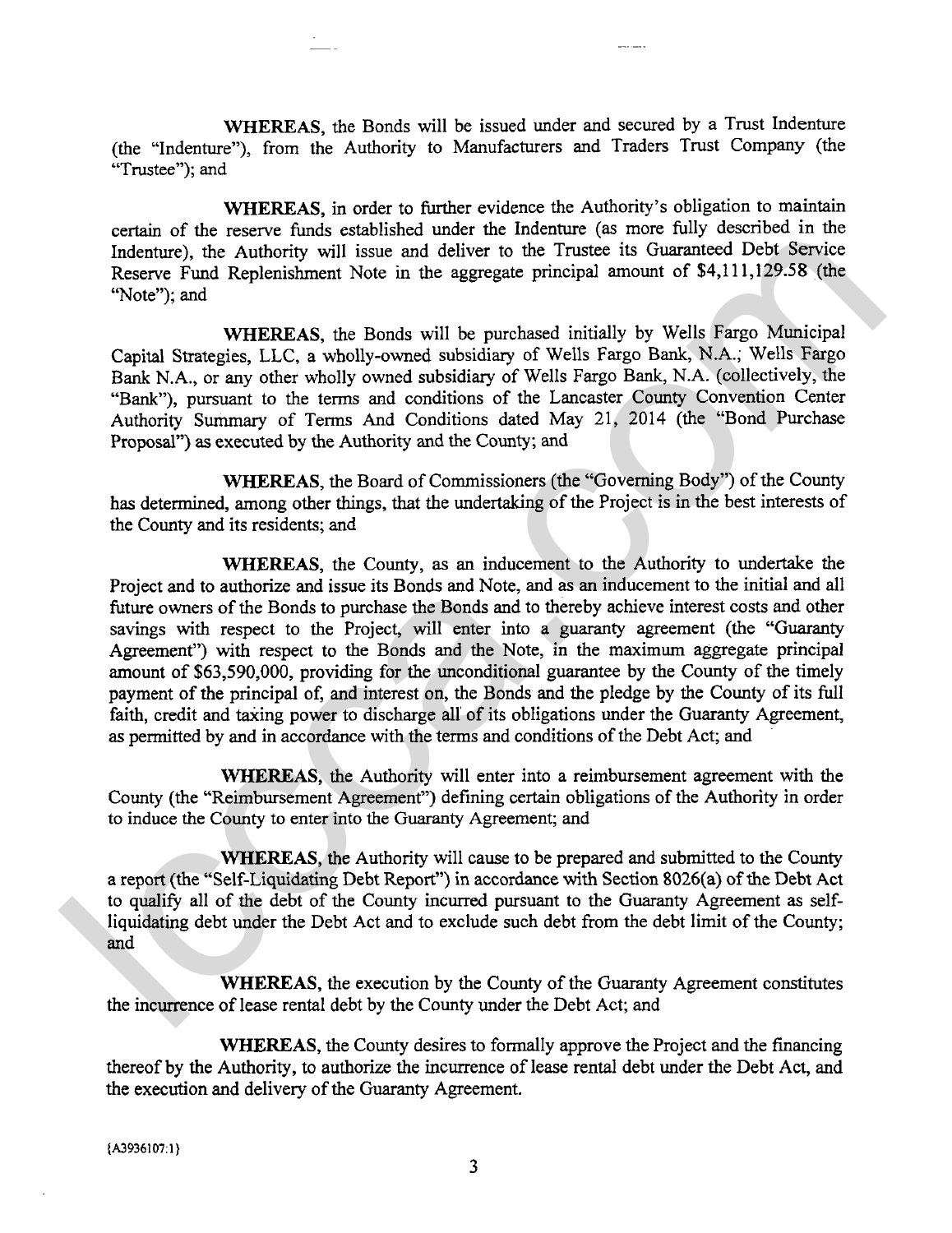**NOW, THEREFORE, BE IT ENACTED AND ORDAINED,** by the Board of Commissioners of the County of Lancaster, Pennsylvania, as follows:

**Section 1. Approval of Project and Financing Thereof; Prior Project; Ratifying the Remaining Useful Life Thereof; and Estimated Project Completion Date.**  The County hereby approves the Project, **as** described above, and the financing thereof. The Prior Bonds were issued to finance the Facilities, as described above. The realistic estimated useful lives of the projects financed or refinanced with the Prior Bonds were determined at the time of issuance of the Prior Bonds. Such determination is hereby ratified and confirmed and the principal amount of the Bonds equal to the cost of the Project have been scheduled to mature prior to the unexpired useful life thereof.

**Section 2. Amount of Bonds Secured by Bonds Guaranty Agreement; Incurrence of Lease Rental Debt.** The aggregate principal amount of the Bonds to be issued by the Authority and secured by the Guaranty Agreement is \$63,590,000. The County hereby authorizes and directs the incurring of lease rental debt of the County, pursuant to the Debt Act, in the aggregate principal amount of \$63,590,000 to be evidenced by the Guaranty Agreement among the County, the Authority and the Trustee. Notwithstanding any of the foregoing, under no circumstances shall the County be required to guaranty mandatory redemptions required by the Bank following the mandatory tender date **as** defined in the Indenture.

**Section 3. Approval of Guaranty Agreement; Covenant to Pay Guaranty.**  The form, terms and provisions of the Guaranty Agreement as presented to this meeting (copies of which shall be filed with the records of the County) are hereby approved. The Chairman or Vice Chairman of the County, or any one of them, and/or any other duly authorized or appointed officer of the County, **as** the case may be (the "Proper Officers"), are hereby authorized and directed, upon receipt of approval from the Pennsylvania Department of Community and Economic Development ("DCED"), to execute the Guaranty Agreement in such form, subject to such changes and modifications, if any, **as** may be approved by such Proper Officers, the execution of the Guaranty Agreement to be conclusive evidence of such approval, and the Chief Clerk of the County is hereby authorized and directed to affix thereto the corporate seal of the County, to attest the same and to deliver the Guaranty Agreement to the Trustee and the Authority. In County interval of the fractional and the bright in the conduct and the conduct of the proper stand to fraction of the proper function of the proper stand to the matter of the proper stand in the stand of the conduction

The County covenants to and with the holders, from time to time, of the Bonds that it shall: (a) include the amounts payable by the County under the Guaranty Agreement for each fiscal year in which such sums are payable in its budget for that year, but in no event shall the budgeted amount exceed the amount of the County's guaranty for such fiscal year as set forth on Exhibit A hereto; (b) appropriate such amounts from its general revenues for payment under the Guaranty Agreement; and (c) duly and punctually pay or cause to be paid the amount payable under the Guaranty Agreement on the dates and places and in the manner stated in the Guaranty Agreement according to the true intent and meaning thereof.

For such budgeting, appropriation and payment the County pledges its full faith, credit and taxing power. As provided in the Debt Act, the foregoing covenants shall be specifically enforceable; subiect, however, as to the enforceability of remedies, to any applicable bankruptcy, insolvency, moratorium or other laws or equitable principles affecting the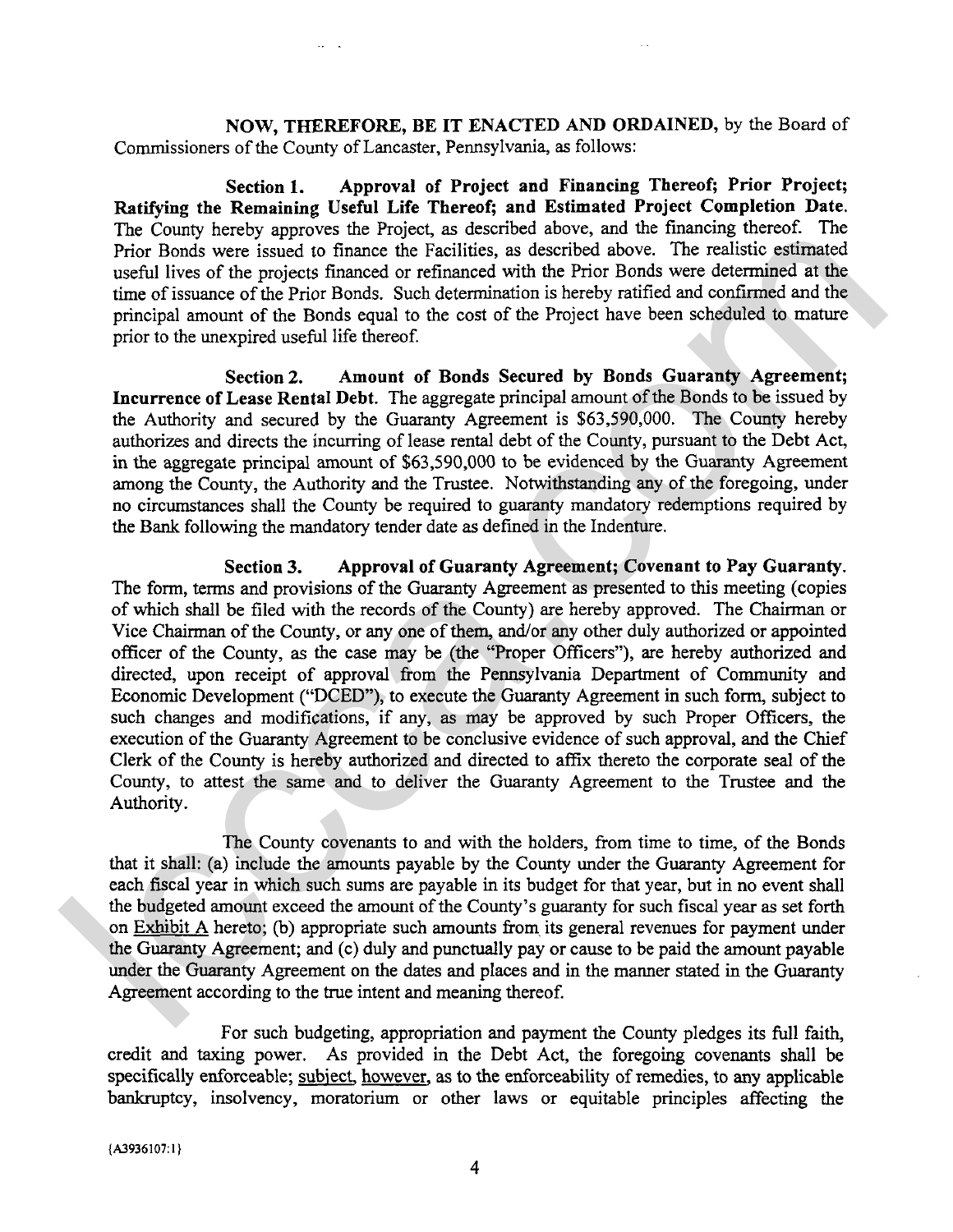enforcement of creditors' rights generally. Nothing in this Section shall be construed to give the County any taxing power not granted by another provision of law.

 $1 - 1$ 

The maximum annual amounts the County will be required to pay under the Guaranty Agreement is as set forth on Exhibit A hereto. The Guaranty Agreement shall state the exact amount of the guaranty in each fiscal year.

**Section 4. Approval of Bond Purchase Proposal.** The form, terms and provisions of the Bond Purchase Proposal as presented to this meeting (copies of which shall be filed with the records of the County) are hereby approved. The Proper Officers are hereby authorized and directed to execute the Bond Purchase Proposal in such form, subject to such changes and modifications, if any, as may be approved by such Proper Officers, the execution of the Bond Purchase Proposal to be conclusive evidence of such approval, and the Chief Clerk of the County is hereby authorized and directed to deliver the Bond Purchase Proposal to the Authority. Lease the solution of the Book Particular State Proposal. The form, terms and<br>providing of the Book Particular Schoolar are presented to the meeting (cojets of which shall be<br>died with the records of the County) are hereb

**Section 5. Debt Statement and Borrowing Base Certificate; Debt Proceedings.** The Proper Officers are each authorized and directed to prepare and verify the debt statement required by Section 81 10 of the Debt Act and to prepare or cause to be prepared a borrowing base certificate, and the Chief Clerk of the County is hereby authorized and directed to certify to DCED, in accordance with the Debt Act, a complete and accurate copy of the proceedings taken in connection with the increase of debt authorized hereunder and to pay any filing fees necessary in connection therewith.

**Section 6. Authorization for Exclusion of Lease Rental Debt as Self-Liquidating Debt.** The Proper Officers and Chief Clerk of the County are further authorized and directed to prepare, or cause to be prepared, and file the Self-Liquidating Debt Report and any statements required under Section 8026(a) of the Debt Act, which are necessary to qualify all or any portion of the lease rental indebtedness incurred hereby for exclusion as self-liquidating debt..

**Section 7. Guaranty Agreement; Reimbursement Agreement.** The Proper Officers are authorized and directed to execute and deliver, and the Chief Clerk of the County is hereby authorized **and** directed to **affix** and attest the corporate seal of the County to, the Guaranty Agreement and the Reimbursement Agreement in such form as McNees Wallace & Nurick LLC, special counsel to the County may advise and the officers executing the same may approve, their approval and the conclusive approval of the County to be evidenced by their execution thereof, and to take any other actions necessary to effectuate the Project and the issuance of the Bonds and the Note by the Authority.

**Section 8. Conditions to Execution of Guaranty Agreement.** The **Guaranty** Agreement shall be executed and delivered as provided in Section **3** hereof only after satisfaction of the following conditions:

(a) DCED shall have approved the incurrence by the County of the lease rental debt authorized by this Ordinance pursuant to the Debt Act, and the exclusion of such lease rental debt as self-liquidating debt in accordance with the Self-Liquidating Debt Report.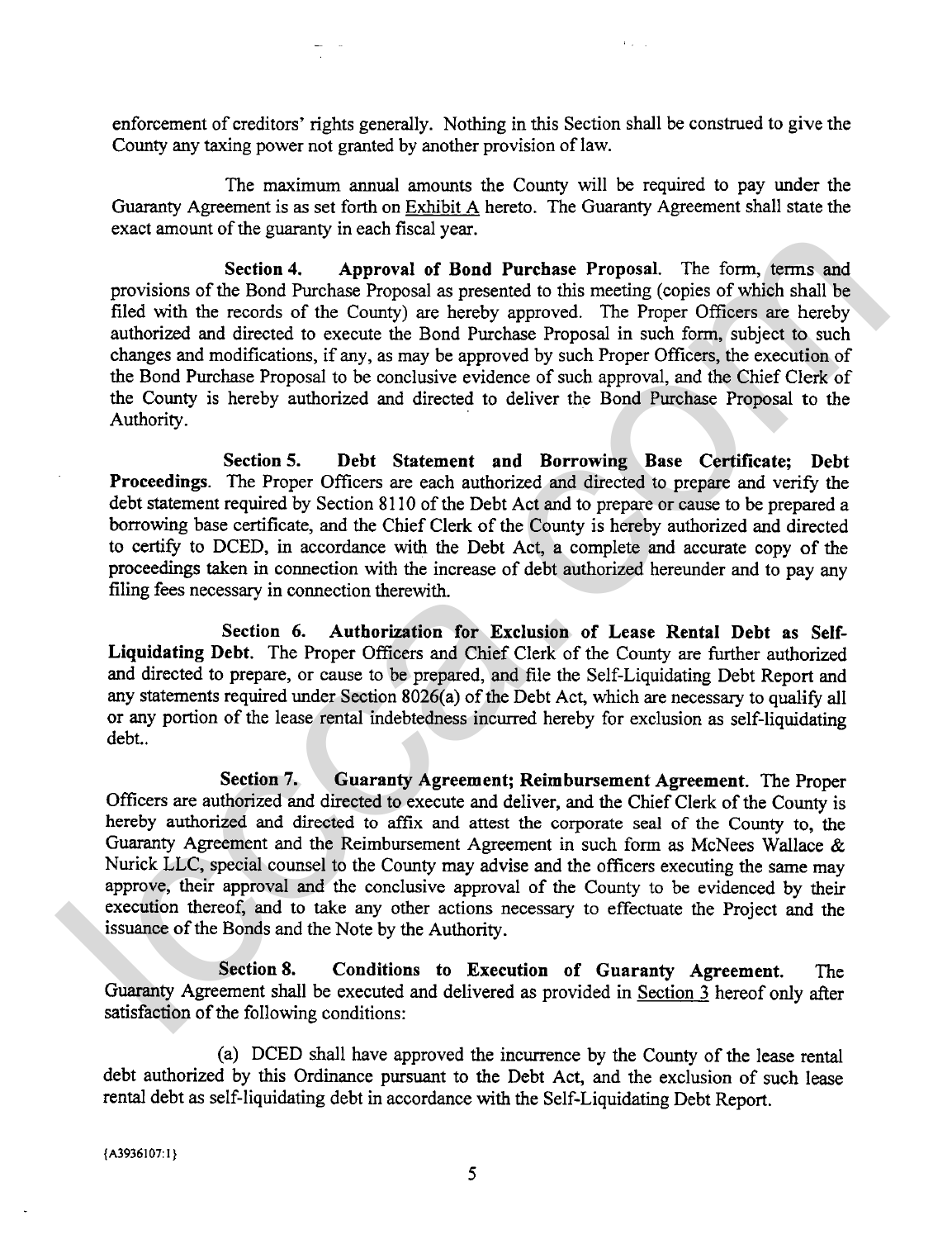(b) The Proper Officers shall have approved the principal amount of the Bonds, Bonds debt service schedule, and other terms as set forth in the Bond Purchase Proposal, which approval will be evidenced by execution and delivery of the Guaranty Agreement as set forth in Section 3.

(c) The County shall have received all closing documents required by the County in such form as special counsel to the County may advise and County officers may require or approve, including without limitation the Indenture, Reimbursement Agreement, legal opinions from counsel to the various parties, and Authority certificates providing assurance as to the Authority's existence, the absence of adverse events, and other appropriate matters. The satisfaction and conclusive approval of the County will be evidenced by execution and delivery of the Guaranty Agreement as set forth in Section **3.**  in such forms as special connels to the County may advise and County officers may require or<br>approve, including without limitation the indetermy, Reimbursement Agreement, legal opinions<br>from conneals to the various partic

(d) McNees Wallace & Nurick LLC, special counsel to the County in connection with this Ordinance and the Guaranty Agreement, shall have provided a legal opinion as to the legality and enforceability of this Ordinance and the Guaranty Agreement.

**Section 9. Ratification of Prior Action.** The Governing Body approves and ratifies all action heretofore taken in connection with the Project by the Proper Officers, the Chief Clerk and other officers and employees of the County.

**Section 10. Incidental Actions.** The Proper Officers and the Chief Clerk are hereby authorized, directed and empowered on behalf of the County to execute any and all papers and documents and to do or cause to be done any and all acts and things necessary or proper for the carrying out of the provisions of this Ordinance, and in connection with the transactions contemplated hereby.

**Section 11. Repeals.** All ordinances and resolutions or parts thereof, insofar as the same are inconsistent herewith, are repealed hereby.

**Section 12.** Severability. In the event any provision, section, sentence, clause or part of this Ordinance shall be held to be invalid, such invalidity shall not affect or impair any remaining provision, section, sentence, clause or part of this Ordinance, it being the intent of the County that the remainder of the Ordinance shall remain in full force and effect.

**Section 13. Effective Date.** This Ordinance shall become effective on the earliest date permitted by the Debt Act.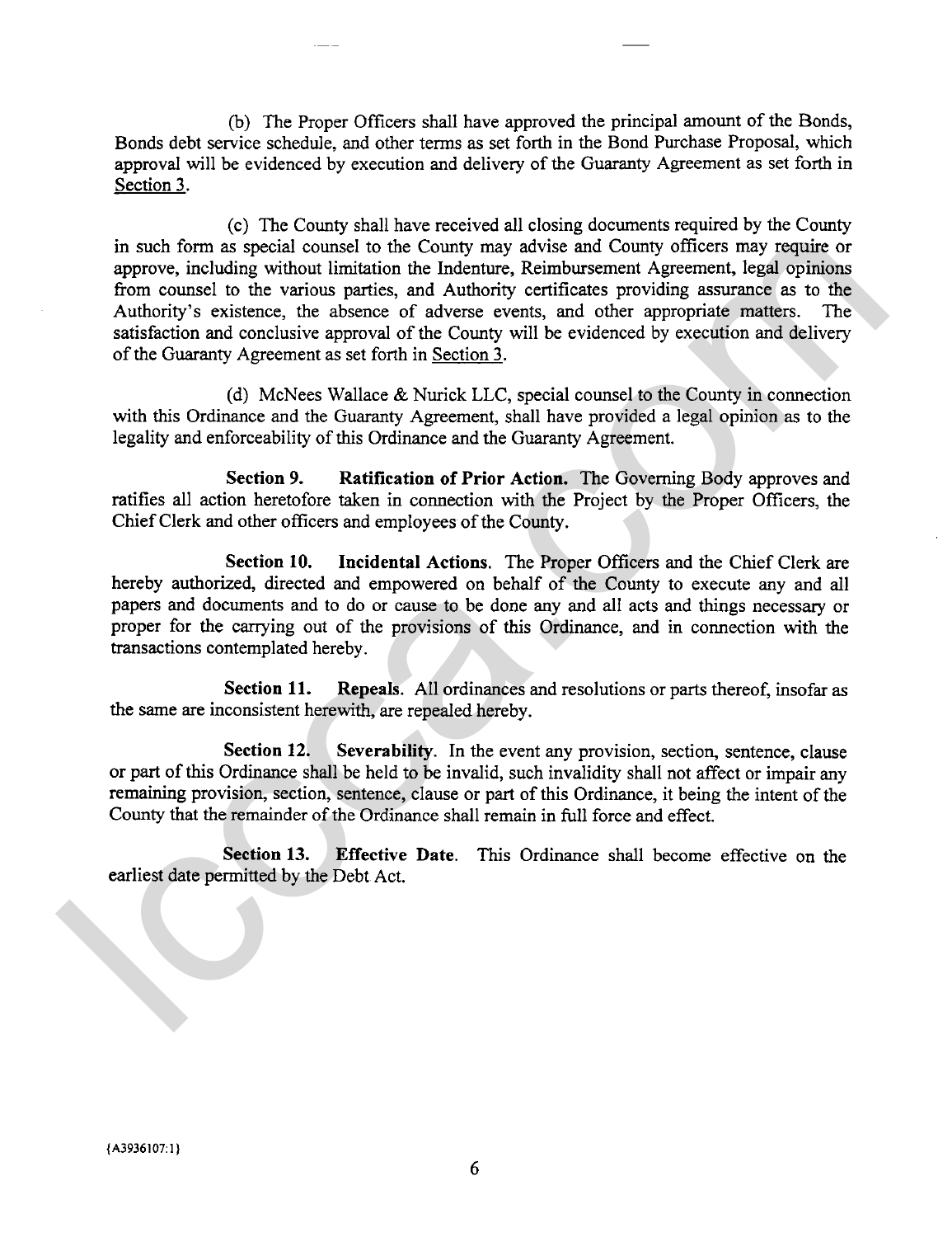I HEREBY CERTIFY that the foregoing is a true and correct copy of an Ordinance duly enacted by the affirmative vote of a majority of the members of the Governing Body of the County, at a public meeting held the 1st day of July, 2014; that proper notice of such meeting was duly given as required by law; and that said Ordinance has been duly entered upon the Minutes of said Governing Body, showing how each member voted thereon.

IN WITNESS WHEREOF, I have hereunto set my hand and affixed the seal of said County this 1st day of July, 2014. IN WITNESS WHEREOF, I have hereunto set my hand and affixed the seal of<br>said County this 1st day of July, 2014.<br>Charles Clerk Clerk Well Clerk<br>(COUNTY SEAL)

(COUNTY SEAL)

 ${A3936107:1}$